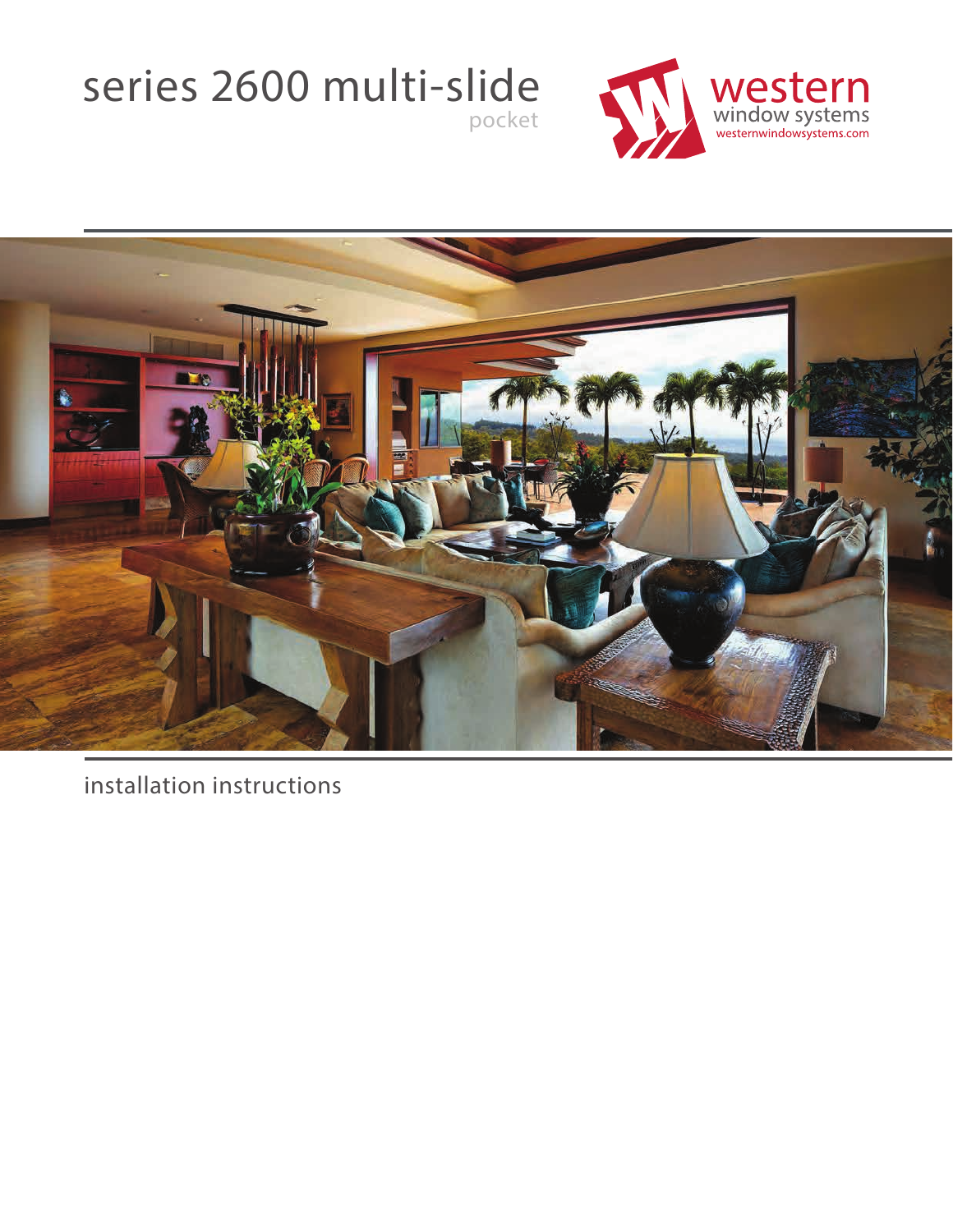series 2600 multi-slide



### installation instructions

**Exposed interior or exterior wood must be finish-coated immediately after receipt to control moisture gain and movement, which can cause warping and other problems.** 

pocket

Multi-slide doors are custom manufactured specific to each application. Prior to installation it is important that you carefully review and understand the installation instructions and any drawings supplied. Failure to follow these instructions may result in poor performance including, but not limited to, operation, security and weatherproofing.

This is a finished product that must be protected before, during and after installation to prevent damage to the glass, frame finish and hardware. Special care in the handling of the wood components is required to keep from staining exposed surfaces. The flush and high leg sill tracks are supplied with individual track protectors that should be removed prior to assembly and installation of the frames. Upon completion of the door installation the track protectors can be selectively cut to length and reinstalled to allow for specific panel operation or no panel operation. Door panels should be stored and transported upside down to avoid damage to the bottom rail extension. The components supplied will vary depending on the configuration you are installing. Before proceeding with the installation, inspect the components to become familiar with them, and confirm that there is no damage that will affect the appearance or performance of the installed product. Damaged or missing parts should be reported to your supplier immediately. If aluminum screens are included they will be installed in a similar fashion as the glass panels.

**Frame components:** Each door will have a head assembly, a threshold assembly, and a jamb assemblies. Double pocket doors have no Jamb assembly

**Panel components:** The number of fixed and operating panels will depend on the configuration of the door you are installing. Panels will be labeled alphabetically starting with the Left panel as "A". Familiarize yourself with the drawings to determine how many fixed, intermediate and lead panels you are dealing with. If this is a bi-parting door you will have one active lead panel and one inactive lead panel, both installed on the extreme inside track. The one that contains the

### frame installation

- 1. Refer to the door size and inspect the rough opening carefully to ensure it has been prepared correctly to accept the configuration and size you are installing.
- 2. If the floor condition is wood it must be protected with an appropriate flashing or waterproofing material prior to door frame installation.
- 3. Check the floor to see that it is flat and level. If the floor varies more than .0625" (1/16") per foot or a total of .25" (1/4") over the entire width of the opening, it must be corrected before proceeding with installation.
- 4. Determine the top inside of the threshold assembly by locating either the water barrier lip or the bottom rail groove on the top surface of the extreme inside track. Position the threshold on the floor in the approximate location and make sure the inside edge of the threshold is properly aligned with the structure.
- 5. Inspect the threshold assembly where it meets the surface of the floor. Check for, and mark, any gaps that will need to be filled or shimmed prior to final anchoring. The final installation must result in the threshold being level and supported continuously for proper operation.
- 6. Once you are satisfied that the threshold assembly is in the correct location, carefully inspect the header above to confirm that the head assembly can be installed directly above it at the proper height. Mark the inside edge full length, and across each end sufficient to locate the inside corners. Mark installation holes in the weather-stripped channel of each track, then remove the threshold assembly from the opening.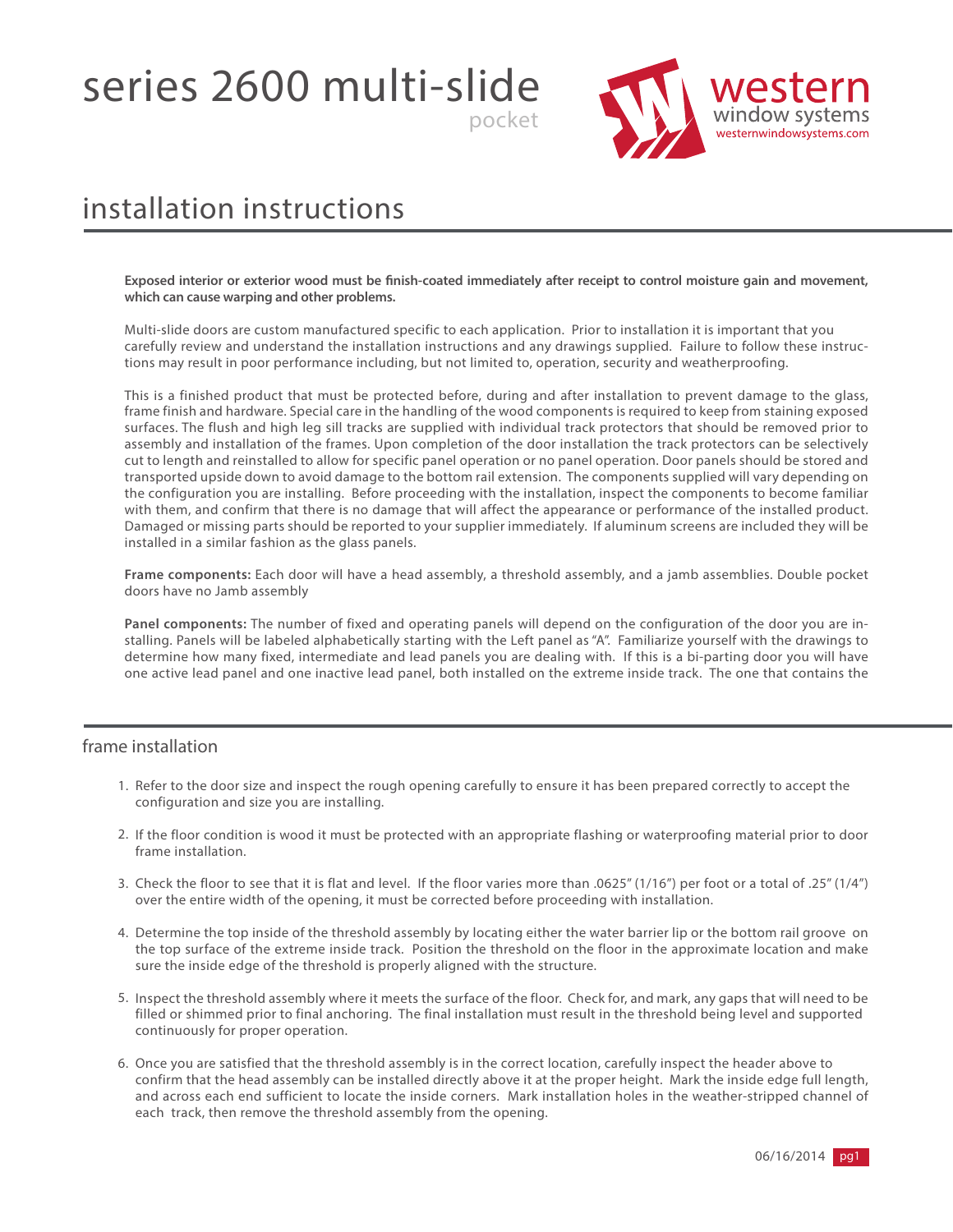series 2600 multi-slide



### installation instructions

#### frame installation continued

7. If the floor condition is concrete, drill .25" (1/4") installation holes at each marked location approximately 2" deep and insert one of the green plastic anchor plugs supplied. NOTE: If you choose to drill the installation holes through the threshold assembly in lieu of drilling them after it is removed, it is important to vacuum all of the debris from the weather-stripped channel to avoid contamination of the weather-stripping and roller assemblies.

pocket

- 8. If the floor is wood with flashing or waterproofing, apply a generous amount of the appropriate sealant at each mark where the installation screws will penetrate the flashing.
- 9. Apply a .50" (1/2") wide by .50" (1/2") high bed of sealant on the floor along the exterior side of the mark, from jamb to jamb and from the inside corners across the end to the outside edge of where the threshold assembly will be. Inspect the sealant carefully to ensure that a complete water barrier has been accomplished across the full width of the opening.
- 10. Using the marks on the floor set the threshold assembly back in place. Shim as required and proceed with anchoring. Use #10 X 2.5" flathead countersunk screws to anchor in the weather-stripped channels.
- 11. Inspect the opening header to confirm that it is ready to receive the door head assembly and that there is sufficient backing for anchoring. Based on the net frame height shown on the shop drawings, determine if additional material needs to be added to the header to minimize shimming.
- 12. Using a plumb bob, project a sufficient number of points onto the structure above to locate the head assembly directly above the threshold assembly. Carefully raise the head assembly into position and temporarily anchor using #10 X 2.5" flat head screws, through the predrilled holes, sufficient to hold it safely.
- 13. Install the post interlock frame member(s) using the pre-drilled holes in the head and threshold. Raise or lower the head until the holes align properly. Anchor the post interlock members using #8 X .75" pan head screws. These holes require silicone before running the screws.
- 14. On single pocket doors, seal the pre-drilled hole(s) in the threshold end plate at the lock jamb side using silicone. Raise or lower the head to align the holes in the jamb with the holes in the end plates and anchor using #12 X 3/4" flat head countersunk screws. Shim the lock jamb(s) as required to ensure they will be plumb and anchor to the structure through the additional holes using #10 X 2.5" flat head screws, finished to match the frame color.
- 15. Complete the installation of the post interlock frame members by shimming between the nail fins and the structure as required to ensure they are plumb. Check the dimension between the inside and outside members from top to bottom to ensure that they are parallel. Anchor the members using #10 X 2.5" flathead screws. **It is critical that the post interlock frame members are plumb and square to the head and threshold, and parallel to each other, to ensure smooth and quiet operation as the pocket panel interlock engages the post interlock.**
- 16. Complete the anchoring of the head assembly to ensure that it is flat, level and parallel with the threshold.
- 17. Before panel installation, seal the vertical joint between the post interlock frame members and the face of the threshold, the horizontal joint between the post interlock and the top surface of the threshold, and the vertical joint between the post interlock and sill side plates, with silicone.
- 18. Install head & jamb extension per figure 1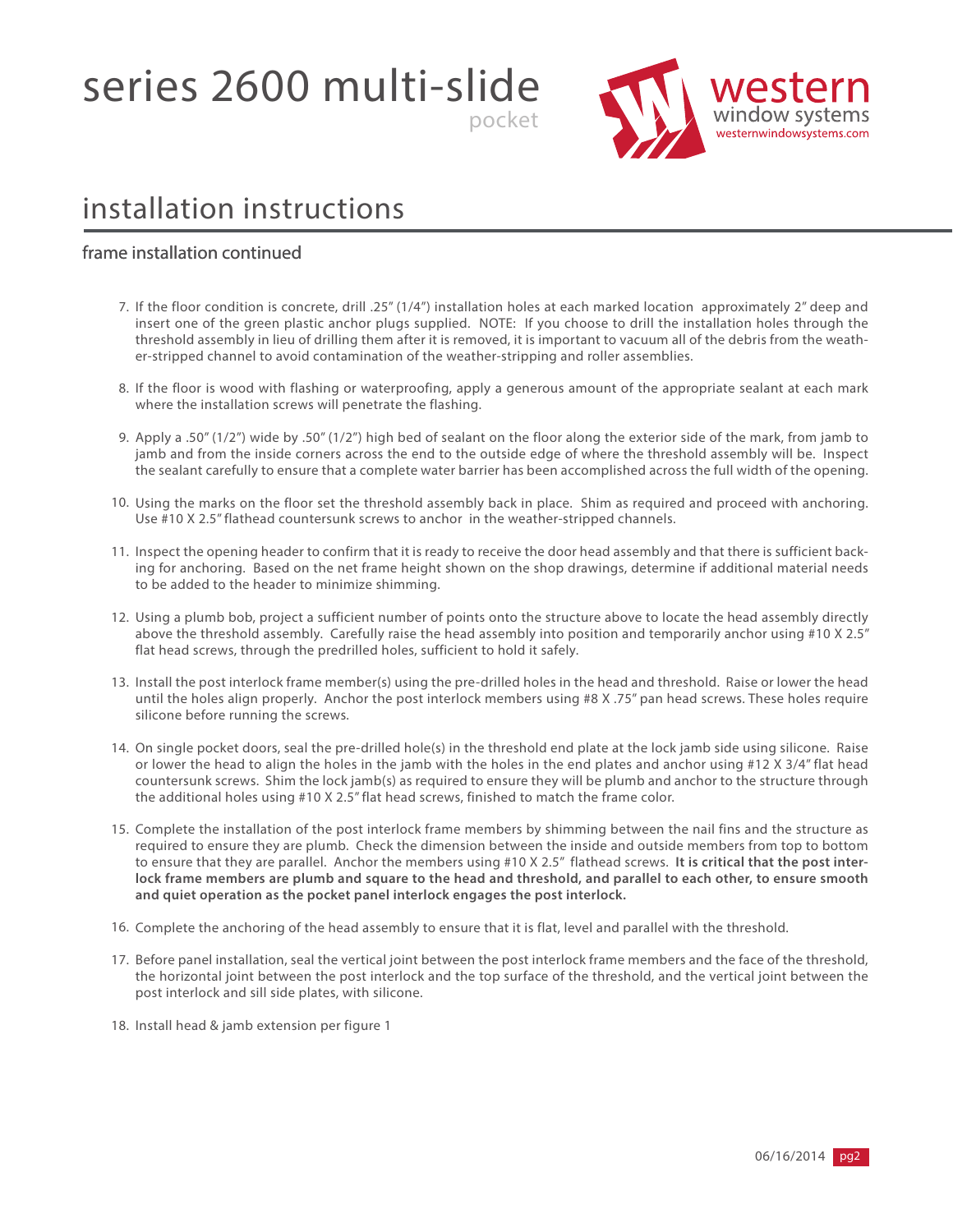series 2600 multi-slide



### installation instructions

#### panel installation

19. Locate and remove the black foam blocks from the head channels. The blocks are approximately 1" X 1" X 2", and there will be one in each channel. Set them aside temporarily, they will be reinstalled when the panel installation is complete.

pocket

- 20. On the product label, each panel will be marked with the unit number, and lettered by position: Lead (L), Intermediate\* (I), Pocket (P) panel. Note that the number of intermediate panels will vary by the configuration.
- 21. Locate the lead panel. The panel will be installed on the extreme inside track on the appropriate side depending on the configuration of the door you are installing. From the outside of the building, with the bottom rail vinyl to the outside, lean the top of the panel in and insert it into the extreme interior head track and lower it onto the threshold. When adjusting the roller height, carefully lift the panel up to take weight off the rollers prior to adjustment. Using a medium size Phillips screwdriver through the hole at the bottom rail face, adjust the rollers to achieve a dimension of approximately .375" (3/8") from the bottom of the stile to the top surface of the threshold. Once adjustment is complete , roll the panel towards the lock jamb to view the vertical gap between the panel and jamb. Make final roller adjustments so the gap is consistent from top to bottom.
- 22. Locate the lettered panel that is to be installed directly adjacent to the lead panel. From the outside of the building, with a portion of the panel overlapping the interlocker of the lead panel, insert the top into the next head track and lower onto the threshold. Repeat the same process with the remaining panels. Temporarily adjust the rollers on the active panels so that they roll freely.
- 23. Make final adjustments to the panel rollers to achieve the optimum alignment throughout the entire door.
- 24. Adjust the strike plate on the lock jamb by loosening the two machine screws and moving it up or down until the lock engages fully when actuated. To remove excessive slack, open the sliding panel and adjust the lock using the slotted adjusting screw in the center of the lock.
- 25. With the door in the fully closed position, from the exterior of the building, reinstall the black foam blocks (from instruction #19) up into the head channels against the small rubber bumper to close the head channel gap above the panel.
- 26. Seal the interior side of the threshold to the floor from jamb to jamb. Seal the exterior of the door frame at the head and jambs. Do not seal the exterior of the threshold. The weep slots on the exterior of the threshold must remain open.
- 27. Insert wood plugs in roller adjustment holes.
- 28. Brad nail interlock wood trim.
- 29. Brad nail pocket cover to pocket panel.
- 30. Move the adjacent panel into a position so that the remaining opening between the edge of that panel and the pocket is approximately 18". From the outside, carefully lean the top of the panel inward and insert it up itnto the outside track of thehead and lower it onto the threshold. Roll the panel back and forth to ensure the roller is properly position on the track.
- 31. Complete the jamb assembly by placing the jamb filler into the jamb using a plastic block and mallet, lightly tap into place.

#### **NOTE:**

**Moisture is the enemy of wood. The primary purpose of finishing, in addition to aesthetics, is to protect the wood from moisture. During installation of the products, there may be a penetration of the wood by nails or other fasteners. It is very important to seal these, or any other penetrations, so as to reduce moisture invasion. This protection must also be continued as a maintenance item.**

Installation complete